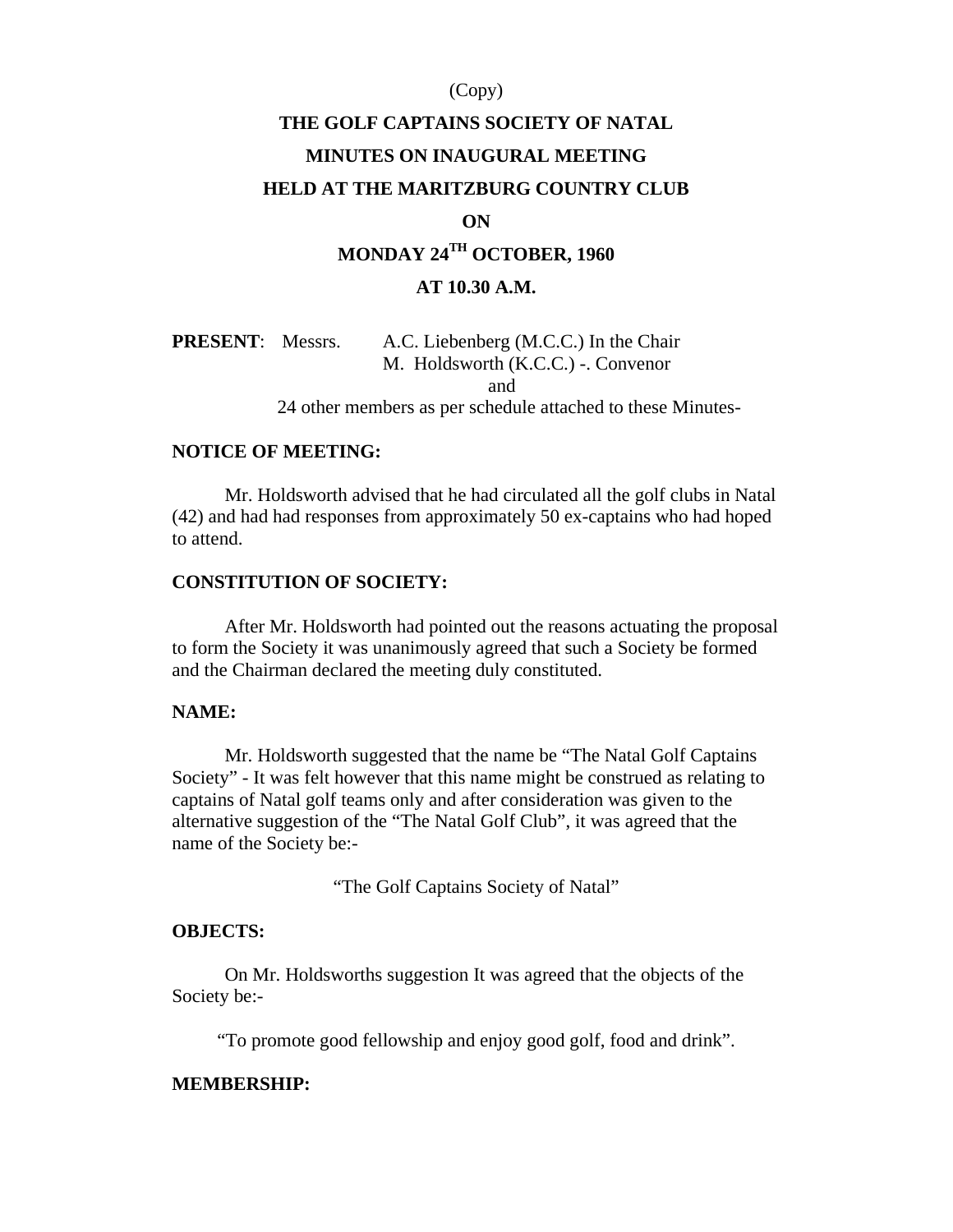After discussion it was unanimously agreed that membership of the Society be open to:-

- 1. All captains and past captains of Natal golf clubs or golf sections of country clubs.
- 2. The president and all past presidents of the South African Golf Union.
- 3. The president and all past presidents of the Natal Golf Union

# **OFFICERS:**

It was agreed that the officers of the Society shall consist of the fo1lowing who would constitute the Executive Committee:-

Captain Vice-Captain Honorary Secretary/Treasurer

# **ENTRANCE FEE AND SUBSCRIPTION:**

It w agreed that there would be no entrance fee and that the Annual Subscription be £1 (R2.00) unless and until altered by general resolution at any general meeting.

# **MEETINGS AND FUNCTIONS:**

It was agreed that members would not meet more than twice a year and that the two gatherings should comprise-

- a) An Annual Lunch and Golf Competition.
- b) The Annual Meeting followed by the Annual Dinner.

It was also agreed that the above should be held at as many different c1ubs as possible with due regard for the convenience of members travelling from distant clubs.

# **SOCIETY TIE:**

After considering samples of ties, including the tie of the English Golf Captains Society, it was agreed that the Society Tie should be dark blue in colour with a small design consisting of a golf club bordered by the letters "C" and "N" with the possible addition of a thin stripe. It was further agreed that the Executive Committee be authorised to proceed accordingly but to advise members in due course as to the design finally selected.

# **ELECTION OF OFFICERS:**